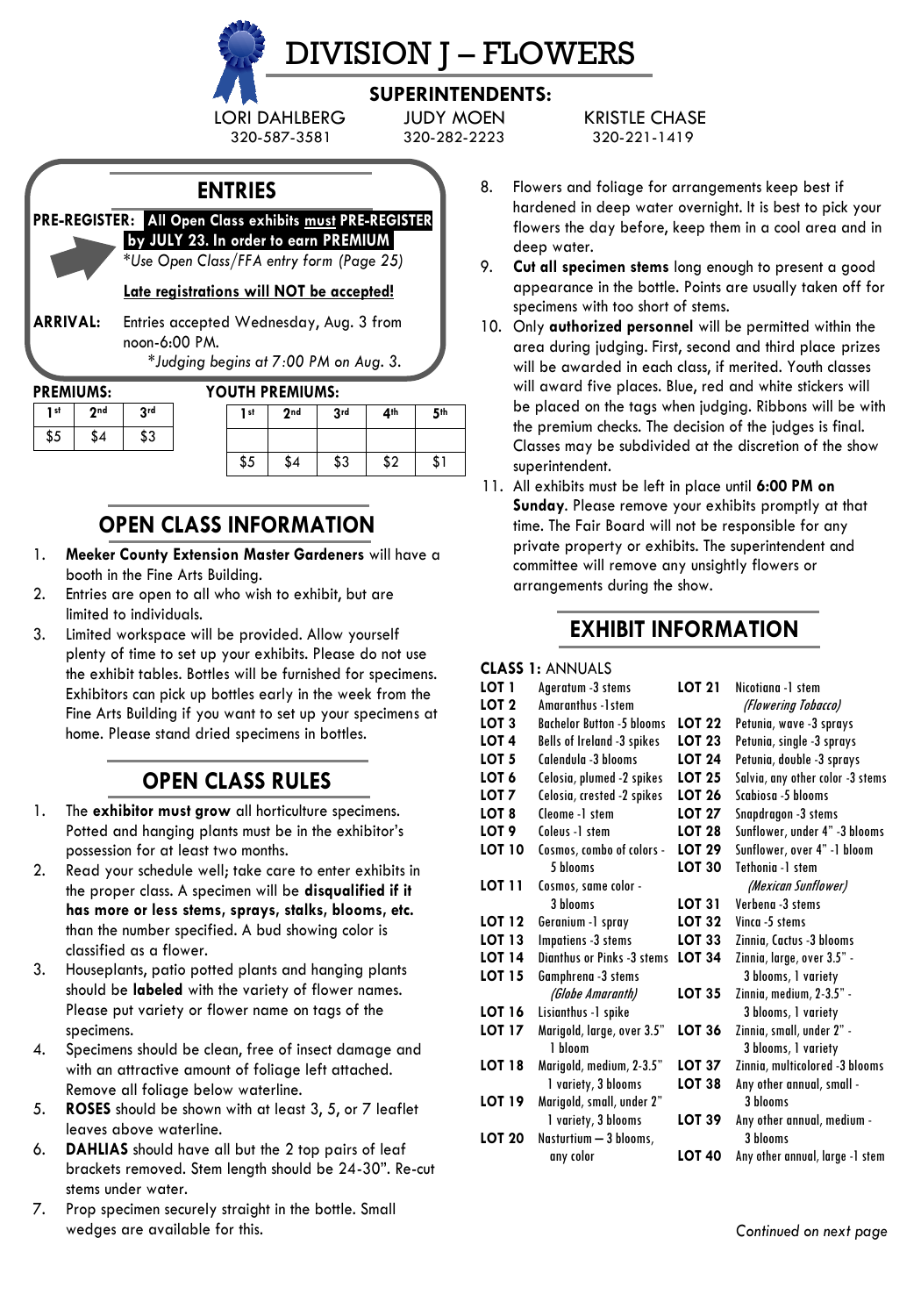|                  | <b>CLASS 2: PERENNIALS</b>    |               |                                   |
|------------------|-------------------------------|---------------|-----------------------------------|
| LOT <sub>1</sub> | Achillia (Yarrow)-2 stems     | LOT 19        | Hosta leaf, miniature-5 stems     |
| LOT <sub>2</sub> | Aster, hardy -2 sprays        |               | leaf 2.5" or less in width        |
| LOT <sub>3</sub> | Astilbe -2 sprays             | <b>LOT 20</b> | Hosta leaf, small -5 stems        |
| LOT <sub>4</sub> | <b>Balloon Flower -1 stem</b> |               | leaf 2.5-5" in width              |
| LOT <sub>5</sub> | Cardinal Flower -1 stem       | <b>LOT 21</b> | Hosta leaf, medium -3 stems       |
| LOT <sub>6</sub> | Chrysanthemum, large,         |               | leaf 5-9" in width                |
|                  | 2" & over -3 blooms           | <b>LOT 22</b> | Hosta leaf, large -2 stems        |
| LOT 7            | Chrysanthemum, small,         |               | leaf over 9" in width             |
|                  | under 2" -1 spray             | <b>LOT 23</b> | Hosta blossoms, white -3 stems    |
| LOT 8            | Coral Bells -3 stems          | LOT 24        | Hosta blossoms, purple -3 stems   |
| LOT <sub>9</sub> | Coreopsis, I variety -        | <b>LOT 25</b> | Liatris -2 spikes, same color     |
|                  | 3 stems                       | <b>LOT 26</b> | Monarda <i>(Bee Balm)</i> -1 stem |
| <b>LOT 10</b>    | Delphinium -1 spike           | LOT 27        | <b>Obedient Plant -1 stem</b>     |
| LOT 11           | Coneflower (Echinacea),       | <b>LOT 28</b> | Phlox, pink -1 truss              |
|                  | purple -3 blooms              | <b>LOT 29</b> | Phlox, purple -1 truss            |
| <b>LOT 12</b>    | Coneflower (Echinacea),       | <b>LOT 30</b> | Phlox, white -1 truss             |
|                  | white -3 blooms               | LOT 32        | Phlox, red -1 truss               |
| <b>LOT 13</b>    | Coneflower (Echinacea),       | LOT 33        | Phlox, any other color -1 truss   |
|                  | pink -3 blooms                | <b>LOT 34</b> | Russian Sage -1 stem              |
| <b>LOT 14</b>    | Coneflower (Echinacea),       | <b>LOT 35</b> | Salvia -3 stems                   |
|                  | yellow -3 blooms              | <b>LOT 36</b> | Shasta Daisy -3 stems             |
| <b>LOT 15</b>    | Feverfew (Matricaria)-        | <b>LOT 37</b> | Sedium -3 stems                   |
|                  | 1 spray                       | LOT 38        | Veronica -3 spikes                |
| <b>LOT 16</b>    | Globe Thistle (Echinops)-     | <b>LOT 39</b> | Any other perennial not listed,   |
|                  | 3 blooms                      |               | small -3 stems                    |
| <b>LOT 17</b>    | Heliopsis (False Sunflower)   | <b>LOT 40</b> | Any other perennial not listed    |
|                  | -1 stem                       |               | medium -1 stem                    |
| <b>LOT 18</b>    | Hollyhock - 1 stock           | <b>LOT 41</b> | Any other perennial not listed    |
|                  |                               |               | larae -1 stem                     |

# **CLASS 3: ROSES**<br>**LOT 1** Hybrid To

- Hybrid Tea, white -1 spray
- **LOT 2** Miniature Rose, white -1 spray
- **LOT 3** Hardy Rose -1 spray<br>**LOT 4** Any other rose -1 spr
- Any other rose -1 spray

#### **CLASS 4:** CUT FLOWERS FROM BULB, CORMS OR TUBERS

| LOT <sub>1</sub> | Astilbe -2 stems              |               | <b>LOT 11</b> Gladiolas, green -1 spike |
|------------------|-------------------------------|---------------|-----------------------------------------|
| LOT <sub>2</sub> | Begonia tuberous -1 stem      |               | LOT 12 Gladiolas, peach or              |
| LOT <sub>3</sub> | Dahlia pom-pom -3 blooms      |               | orange -1 spike                         |
| LOT <sub>4</sub> | Dahlia (under 4") -1 bloom    | <b>LOT 13</b> | Gladiolas, bi-color -1 spike            |
| LOT <sub>5</sub> | Dahlia (4-8") -1 bloom        | <b>LOT 14</b> | Gladiolas, any color                    |
| LOT 6            | Dahlia (over 8") -1 bloom     |               | -1 spike                                |
| LOT <sub>7</sub> | Gladiolas, white, cream or    |               | <b>LOT 15</b> Lightris -1 stem          |
|                  | Yellow -1 spike               |               | <b>LOT 16</b> Lily, Tiger -1 stem       |
| LOT 8            | Gladiolas, red -1 spike       |               | LOT 17 Lily, Calla -1 stem              |
| LOT <sub>9</sub> | Gladiolas, lavender or purple | <b>LOT 18</b> | Lily, any other -1 stem                 |
|                  | -1 spike                      | <b>LOT 19</b> | Cannas -2 stems                         |
| <b>LOT 10</b>    | Gladiolas, pink or rose       | <b>LOT 20</b> | Any other bulbous flower                |
|                  | -1 spike                      |               | not listed above                        |

#### **CLASS 5:** FLOWERING SHRUBS

| LOT <sub>1</sub> | Bittersweet -1 stem            | <b>LOT 10</b> Highbush Cranberry |
|------------------|--------------------------------|----------------------------------|
| LOT <sub>2</sub> | <b>Burning Bush -2 stems</b>   | -1 stem                          |
| LOT <sub>3</sub> | <b>Butterfly Bush -1 stem</b>  | LOT 11 Honeysuckle -1 stem       |
| LOT <sub>4</sub> | Chokeberry -1 stem             | LOT 12 Hops -1 stem              |
| LOT <sub>5</sub> | Dogwood -1 stem                | LOT 13 Hydrangea, Annabelle      |
| LOT <sub>6</sub> | <b>Flowering Maple -1 stem</b> | -1 stem                          |
| LOT <sub>7</sub> | Forsythia -1 stem              | LOT 14 Hydrangea, Blue           |
| LOT <sub>8</sub> | Lantana -1 stem                | -1 stem                          |
| LOT <sub>9</sub> | Hibiscus -1 stem               | more lots on next column         |

## CLASS 5 continued…

| LOT 15 Hydrangea, Peegee -1 stem | LOT 21 Potentilla -1 stem   |
|----------------------------------|-----------------------------|
| LOT 16 Hydrangea, Pink -1 stem   | LOT 22 Spirea -1 stem       |
| LOT 17 Hydrangea, White -1 stem  | LOT 23 Tamerix -1 stem      |
| LOT 18 Hydrangea, Green -1 stem  | LOT 24 Trumpet Vine -1 stem |
| LOT 19 Hydrangea, Limelight      | LOT 25 Weigela -1 stem      |
| -1 stem                          | LOT 26 Yucca -1 stem        |
| LOT 20 Hydrangea, any other not  | LOT 27 Any other shrub not  |
| listed -1 stem                   | listed -1 stem (labeled)    |

### **CLASS 6:** HOUSE PLANTS

| (Please label with the botanical name of the plant) |                                                      |               |                                    |
|-----------------------------------------------------|------------------------------------------------------|---------------|------------------------------------|
| LOT 1                                               | African Violet, single, in bloom LOT 10 lvy, Swedish |               |                                    |
| LOT <sub>2</sub>                                    | Aloe Vera                                            |               | LOT 11 Ivy, English                |
| LOT <sub>3</sub>                                    | Begonia                                              |               | LOT 12 Any other lvy               |
| LOT <sub>4</sub>                                    | Bonsai                                               | LOT 13 Pothos |                                    |
| LOT <sub>5</sub>                                    | Dish Garden—Cacti or Succulent                       |               | <b>LOT 14</b> Succulent            |
| LOT <sub>6</sub>                                    | <b>Flowering Plant, not listed</b>                   |               | <b>LOT 15</b> Sansevieria          |
| LOT <sub>7</sub>                                    | <b>Foliage Plant, green leaves</b>                   |               | (mother-in-law tonque)             |
| LOT 8                                               | <b>Foliage Plant, colored leaves</b>                 |               | <b>LOT 16</b> Spider Plant         |
| LOT <sub>9</sub>                                    | Inside Planter, at least 3<br>different plants       | <b>LOT 17</b> | Any other Houseplant<br>not listed |

## **CLASS 7:** PATIO POTTED PLANTS

|                  | (Please label with the botanical name of the plant) |               |                                    |
|------------------|-----------------------------------------------------|---------------|------------------------------------|
| LOT 1            | Begonia, Semperflore (wax),                         |               | LOT 10 Sun Lover Planter, at       |
|                  | In bloom                                            |               | least 3 different species          |
| LOT <sub>2</sub> | Begonia, Tuberous, in bloom                         |               | LOT 11 Shade Lover Planter, at     |
| LOT <sub>3</sub> | Coleus                                              |               | least 3 different species          |
| LOT <sub>4</sub> | Geranium, in bloom                                  |               | <b>LOT 12</b> Ornamental Vegetable |
| LOT <sub>5</sub> | Herb                                                | <b>LOT 13</b> | <b>Fairy Garden</b>                |
| LOT <sub>6</sub> | Herbs, 3 or more in container                       | <b>LOT 14</b> | Decorated chair with               |
| LOT <sub>7</sub> | Impatiens, single, in bloom                         |               | flower pot or planter              |
| LOT <sub>8</sub> | Impatiens, double, in bloom                         | <b>LOT 15</b> | Combo planter -                    |
| LOT <sub>9</sub> | Impatiens, New Guinea,                              |               | flowers and vegetable              |
|                  | in bloom                                            | <b>LOT 16</b> | Any other patio<br>potted combo    |

## **CLASS 8:** OUTDOOR HANGING PLANTS

*(Please label with the botanical name of the plant)*

|              | <b>LOT 1</b> Begonia in bloom  |       | <b>LOT 6</b> Container with 3 or |
|--------------|--------------------------------|-------|----------------------------------|
| LOT 2 Coleus |                                |       | more different species           |
| LOT 3        | Geranium                       | LOT 7 | <b>Wandering Jew -</b>           |
| LOT 4        | Impatiens                      |       | tradescanta                      |
|              | <b>LOT 5</b> Trailing Petunias | LOT 8 | Pot with 3 or more               |
|              |                                |       | different species                |

#### **CLASS 9:** ARRANGEMENTS, ARTISTIC

*(Arrangements must be the work of the exhibitor.*

*Mats and accessories are optional.)*

| LOT 1 | <b>America the Beauty</b> | LOT 8 | Miniature (not to exceed              |
|-------|---------------------------|-------|---------------------------------------|
| LOT 2 | Good Old Days             |       | 6" in any direction)                  |
| LOT 3 | Sunrise                   |       | LOT 9 Boutonniere/Corsage             |
| LOT 4 | Somewhere Over the        |       | <b>LOT 10</b> Birds and Butterflies   |
|       | <b>Rainbow</b>            |       | <b>LOT 11</b> Wedding Day Centerpiece |
| LOT 5 | Summer Color              |       | <b>LOT 12</b> Discover Minnesota      |
| LOT 6 | Autumn Blaze              |       | LOT 13 Sunrise/Sunset                 |
| LOT 7 | <b>Baby Shower</b>        |       | <b>LOT 14</b> Winter Wonderland       |
|       |                           |       | <b>LOT 15</b> Springtime Showers      |

*Continued on next page*